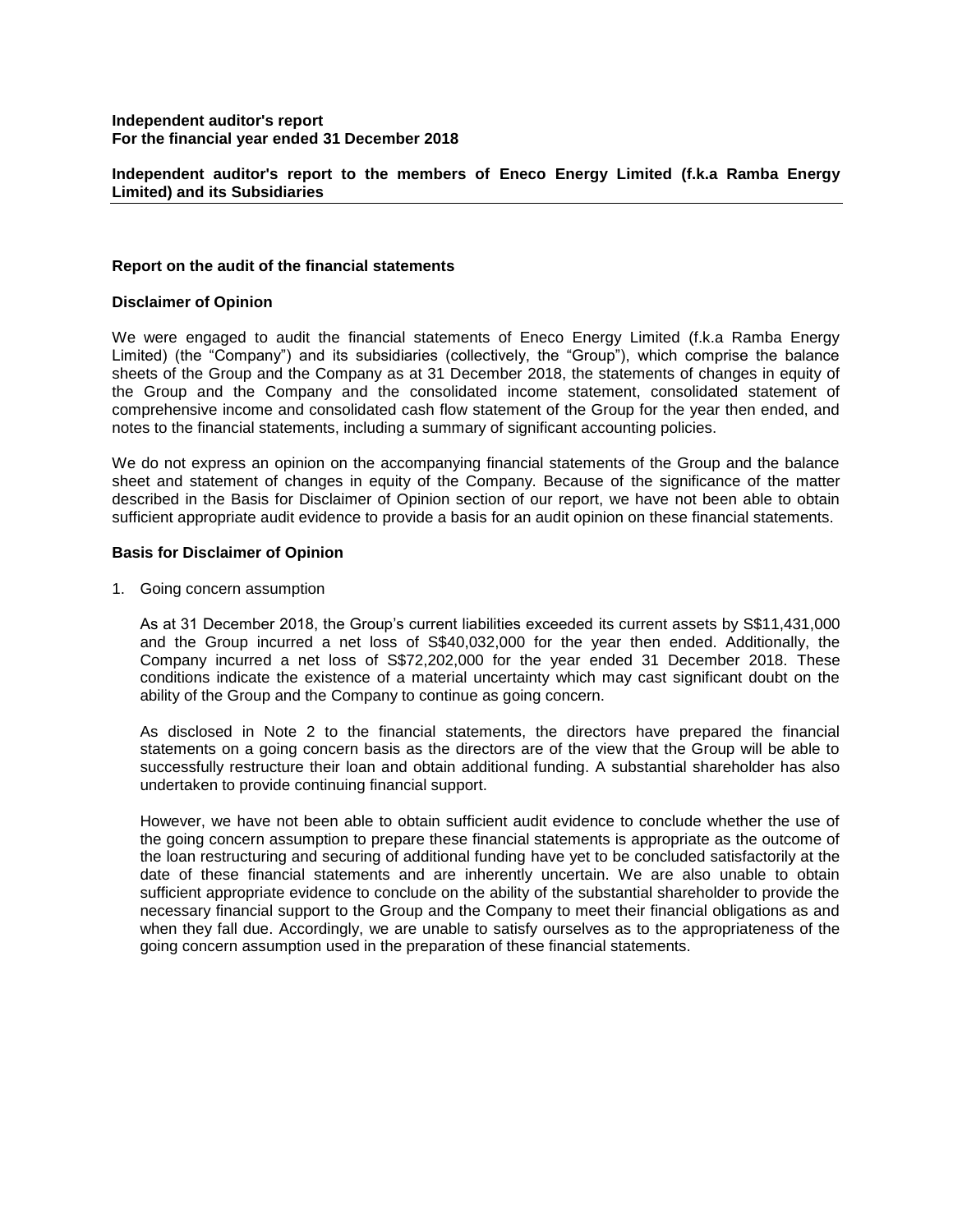**Independent auditor's report to the members of Eneco Energy Limited (f.k.a Ramba Energy Limited) and its Subsidiaries**

## **Basis for Disclaimer of Opinion (cont'd)**

2. Impairment of investment in exploration and evaluation assets and receivables relating to West Jambi concession

As at 31 December 2018, the Group's carrying amounts of investment in exploration and evaluation assets and other receivables relating to West Jambi concession amounted to S\$17,252,000 (Note 13) and S\$1,022,000 (Note 18) respectively. The Company's loans to the related subsidiaries amounted to S\$19,675,000 (Note 15).

The exploratory permit for West Jambi concession had expired and, as the management was successful in obtaining the extension of the exploratory permit in the past, they are confident that further extension would be granted. As such, the management has assessed the recoverability of the abovementioned assets and loans relating to West Jambi concession on the basis that the exploratory permit would be extended. Based on their assessment, no impairment loss is required in the current financial year.

As at the date of this report, the management is still in the process of obtaining the extension of the exploratory permit. We are unable to obtain sufficient appropriate audit evidence to satisfy ourselves that the exploratory permit, which by now has expired for more than a year, would be extended. Accordingly, we are unable to determine whether any impairment loss is required to be recognised for the assets relating to the West Jambi concession. Similarly, we are also unable to satisfy ourselves that no impairment loss is required to be recognised against the loans extended by the Company to the related subsidiaries.

3. Amount due from a broker

Ramba Energy West Jambi Ltd ("REWJ"), a wholly owned subsidiary (that is also the contractor of the West Jambi concession), was required to furnish a bank guarantee to the concession holder in order to secure the extension of the exploratory permit for the concession mentioned in item 2 above. During the financial year, a director (who is also a substantial shareholder of the Company) withdrew S\$3,876,000 from another subsidiary company's bank account and we were informed that the amount was then advanced to a broker to secure a bank guarantee in favour of REWJ. The amount was initially recorded as an amount due from a broker and subsequently management made a full impairment allowance of S\$3,876,000 against the amount due (Note 18) after queries were raised about its recoverability.

The director and management have provided us with certain documents to show that the withdrawal of the funds was for the said purpose. However, information we independently obtained from the bank that purportedly issued the proforma bank guarantee and the concession holder appeared inconsistent with management's representations to us. We also have not been provided with reliable evidence to show the flow of funds to the broker's account to corroborate management's representations to us.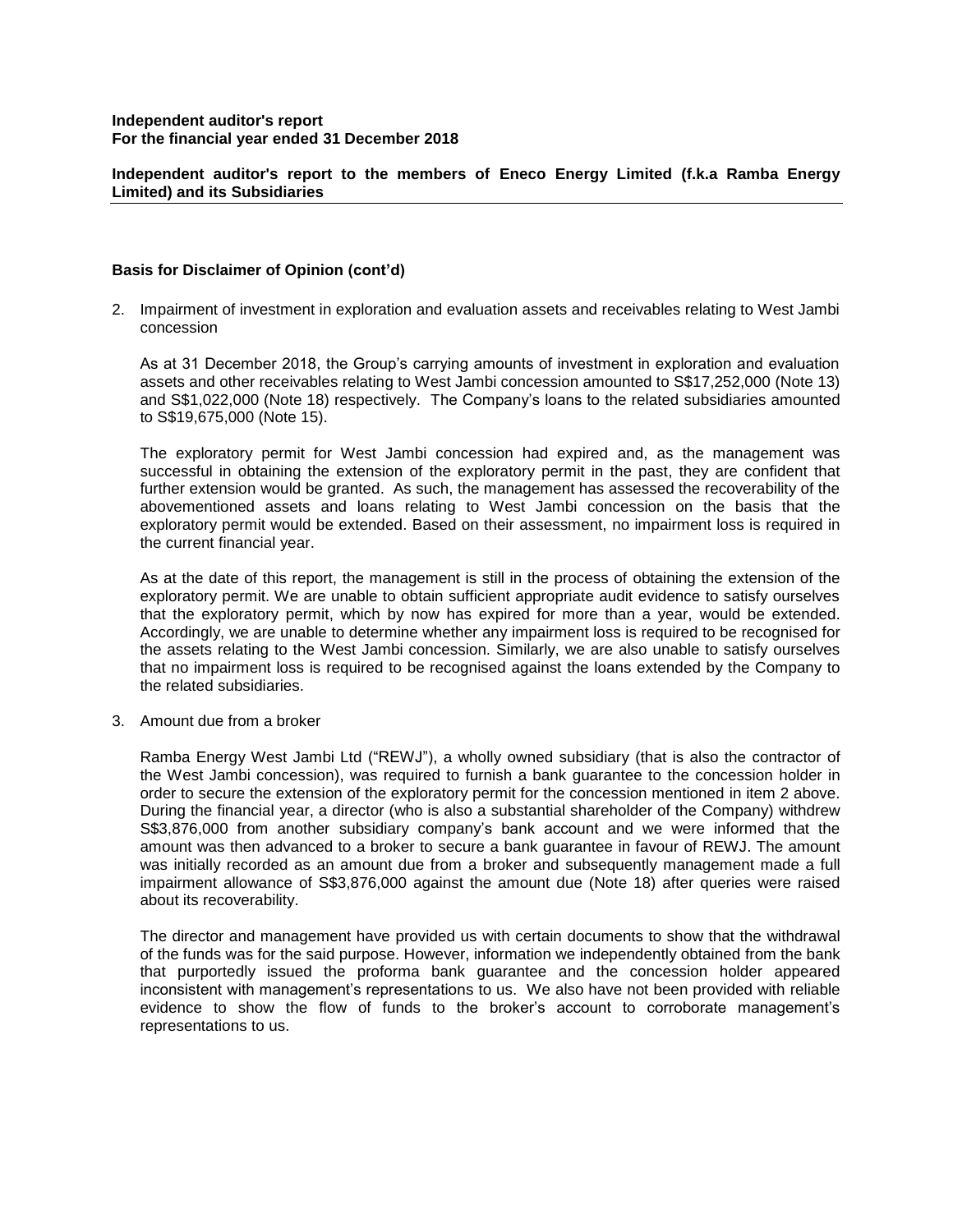## **Independent auditor's report to the members of Eneco Energy Limited (f.k.a Ramba Energy Limited) and its Subsidiaries**

### **Basis for Disclaimer of Opinion (cont'd)**

3. Amount due from a broker (cont'd)

As at the date of this report, due to the inconsistencies in the explanations and documents provided to us, we were unable to obtain satisfactory audit evidence or explanations to ascertain the commercial rationale of this arrangement, and the nature, existence and recoverability of the amount. Consequently, we were unable to determine whether the payment is appropriately accounted for, presented, disclosed and whether the allowance recorded against the amount is appropriate.

We have reported our concerns on this matter to the Audit Committee and Board of Directors and suggested an investigation be conducted. As at date of this report, no investigation has been commenced and therefore we are unable to conclude if any other adjustments may be required to take into account any potential findings that may arise from the investigation.

#### **Responsibilities of management and directors for the financial statements**

Management is responsible for the preparation of financial statements that give a true and fair view in accordance with the provisions of the Companies Act, Chapter 50 (the "Act") and Singapore Financial Reporting Standards (International) ("SFRS(I)s"), and for devising and maintaining a system of internal accounting controls sufficient to provide a reasonable assurance that assets are safeguarded against loss from unauthorised use or disposition; and transactions are properly authorised and that they are recorded as necessary to permit the preparation of true and fair financial statements and to maintain accountability of assets.

In preparing the financial statements, management is responsible for assessing the Group's ability to continue as a going concern, disclosing, as applicable, matters related to going concern and using the going concern basis of accounting unless management either intends to liquidate the Group or to cease operations, or has no realistic alternative but to do so.

The directors' responsibilities include overseeing the Group's financial reporting process.

#### **Auditor's responsibilities for the audit of the financial statements**

Our responsibility is to conduct an audit of the financial statements in accordance with Singapore Standards on Auditing ("SSAs") and to issue an auditor's report. However, because of the matter described in the Basis for Disclaimer of Opinion section of our report, we were not able to obtain sufficient appropriate evidence to provide a basis for an audit opinion on these financial statements.

We are independent of the Group in accordance with the Accounting and Corporate Regulatory Authority ("ACRA") Code of Professional Conduct and Ethics for Public Accounts and Accounting Entities ("ACRA Code") together with the ethical requirements that are relevant to our audit of the financial statements in Singapore, and we had fulfilled our other ethical responsibilities in accordance with these requirements and the ACRA code.